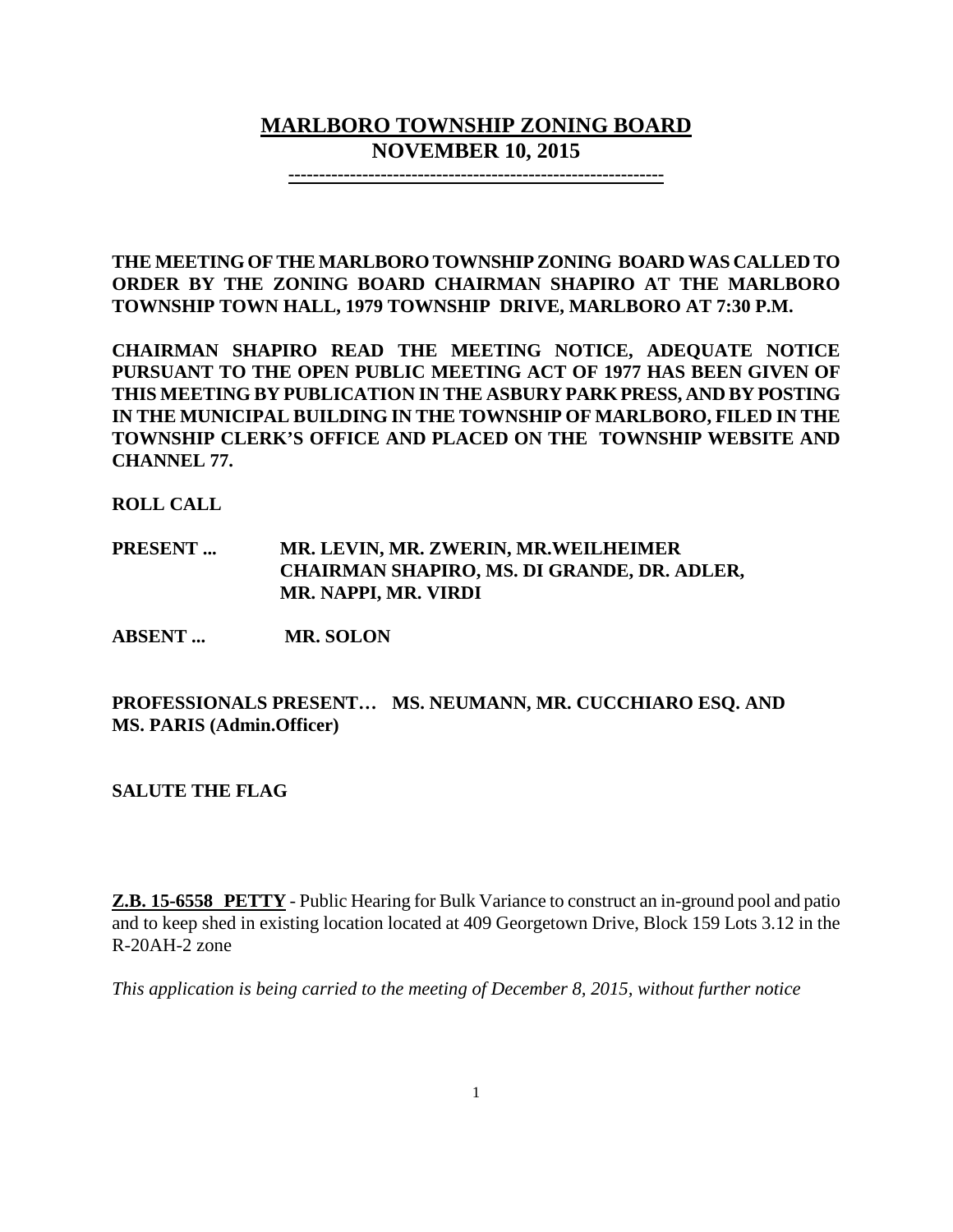**Z.B. 15-6551 STEVEN DICKMAN** – Public Hearing for a Major Subdivision to create three new non-conforming lots with Bulk and Density Variances, located 17 Thomas Lane., Block 106 Lot 6 in the R-30/20 zone

Salvatore Alfieri introduced the application to the Board.

Kenneth F.X. Schlatmann P.E. P.P. was sworn in and gave testimony. Mr. Schlatmann described the lot to the Board. Mr. Schlatmann testified that the applicant intends to subdivide the lot into three equally sized lots, to allow three single family residences. Mr. Schlatmann testified that the structures would meet the criteria with respect to building setbacks. Mr. Cucchiaro asked Mr. Schlatmann to respond to CME's report regarding maximum lot coverage for principle structure is 11%. Mr. Schlatmann testified that the maximum building lot coverage for the footprint of the three proposed building would be 17.3%, 17.6% & 15.6%. Mr. Schlatmann testified that they would require a variance for the principal lot coverage. Ms. Neumann stated that the lots could be made larger which would be more in line with the zone standards. Mr. Schlatmann agreed with Ms. Neumann. Mr. Alfieri described the surrounding area and how this application would be in keeping with the neighborhood more so then if the Applicant was to build according to the zone requirements.

# *PUBLIC- No one spoke on behalf of this application*

## *In workshop*

Offered: Chairman Shapiro

Second: Mr. Levin

Mr. Levin has no issue with this application. Mr. Verdi would rather see a two lot subdivision. Mr. Zwerin has no issues with the application. Mr. Weilheimer is in favor of the application, but would like a sidewalk installed in the front of all three homes. Mr. Nappi has no objections with the application. Ms. DiGrande has no issue with the application and would also like the sidewalks installed. Dr. Adler is in favor of the application.

## *Out of Workshop*

Offered: Chairman Shapiro

Second: Mr. Zwerin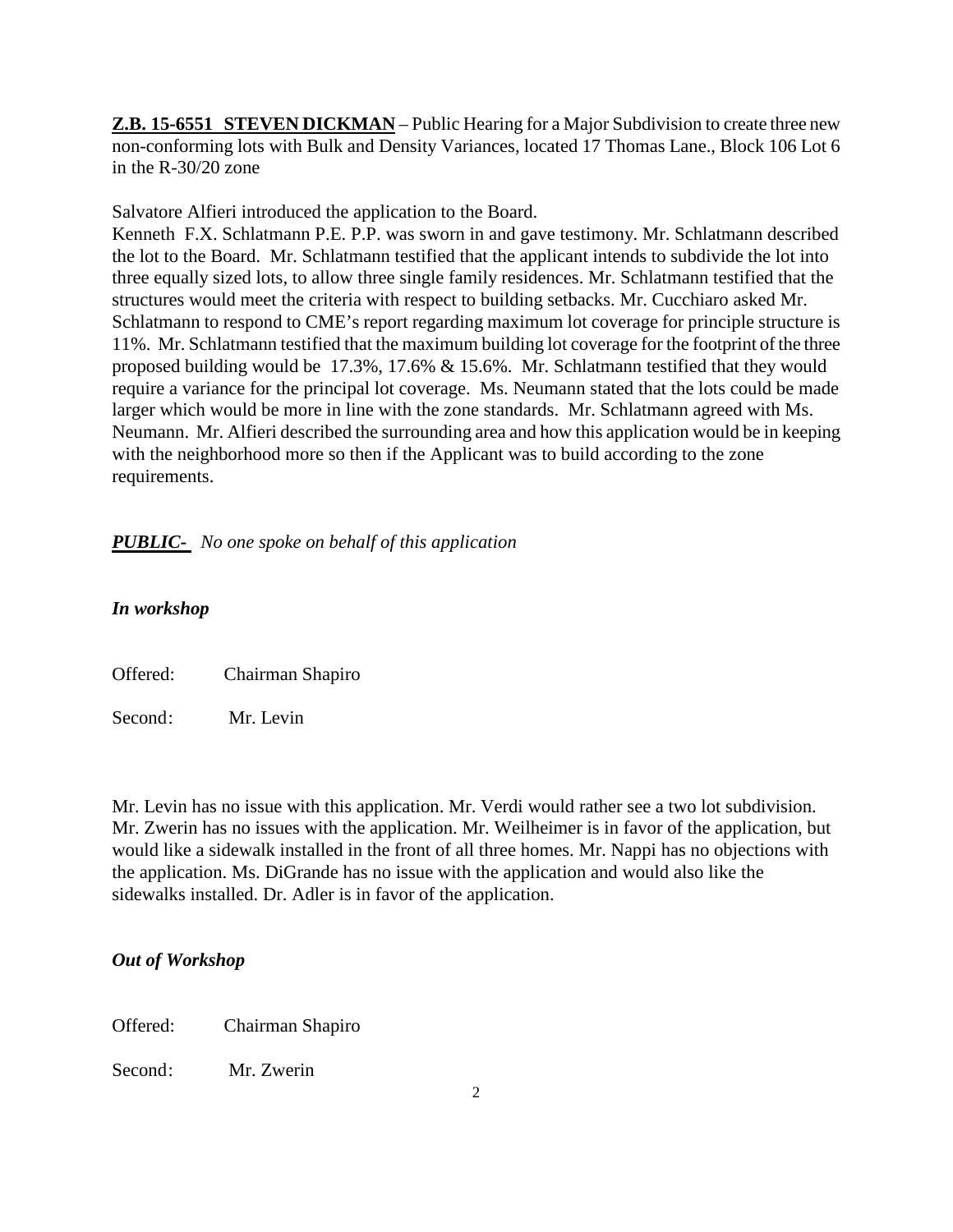#### *A motion in the affirmative*

| Offered: | Chairman Shapiro | Ayes:                 |                                  | 8 Mr. Levin, Mr. Zwerin,<br>Mr. Weilheimer, Chairman Shapiro,<br>Ms. DiGrande, Dr. Adler, Mr. Nappi<br>Mr. Verdi |
|----------|------------------|-----------------------|----------------------------------|------------------------------------------------------------------------------------------------------------------|
|          |                  | Absent:               |                                  | 1 Mr. Solon                                                                                                      |
| Second:  | Mr. Levin        | Nays:<br>Abstained: 0 | $\begin{array}{c} 0 \end{array}$ |                                                                                                                  |

**Z.B. 15-6557 TRAVIS** - Public Hearing for Bulk Variance to construct two additions (352 sq. ft.) and (407 sq. ft.), a 256 sq. ft. covered patio and a 115 sq. ft. covered porch. located on 100 Tennent Road, Block 120 Lot 44 in the C-2 zone

John Travis was sworn in and introduced the application to the Board.

Steven Considine (Applicants architect) was sworn in and gave testimony.

Mr. Considine stated that the Applicant is proposing to remove the existing walks, decks and patios along the front and rear of the dwelling in order to construct an approximately 440 square foot addition garage and foyer along the front of the dwelling and approximately 352 square foot addition family room along the rear of the dwelling. A covered porch addition, approximately 146 square feet as well as a walkway are proposed with the front building addition and a covered patio approximately 256 square feet is proposed along the rear building addition. The shed, above ground pool and associated deck along the rear property line are also proposed to be removed from the site and a drywell system is proposed to alleviate the increase of stormwater runoff from the property. Mr. Considine stated that the proposed application would result in a decreased impervious coverage on the site.

Chairman Shapiro sked Mr. Travis if he has any businesses on the property. Mr. Travis testified "no businesses".

*PUBLIC- No one spoke on behalf of this application*

*In workshop*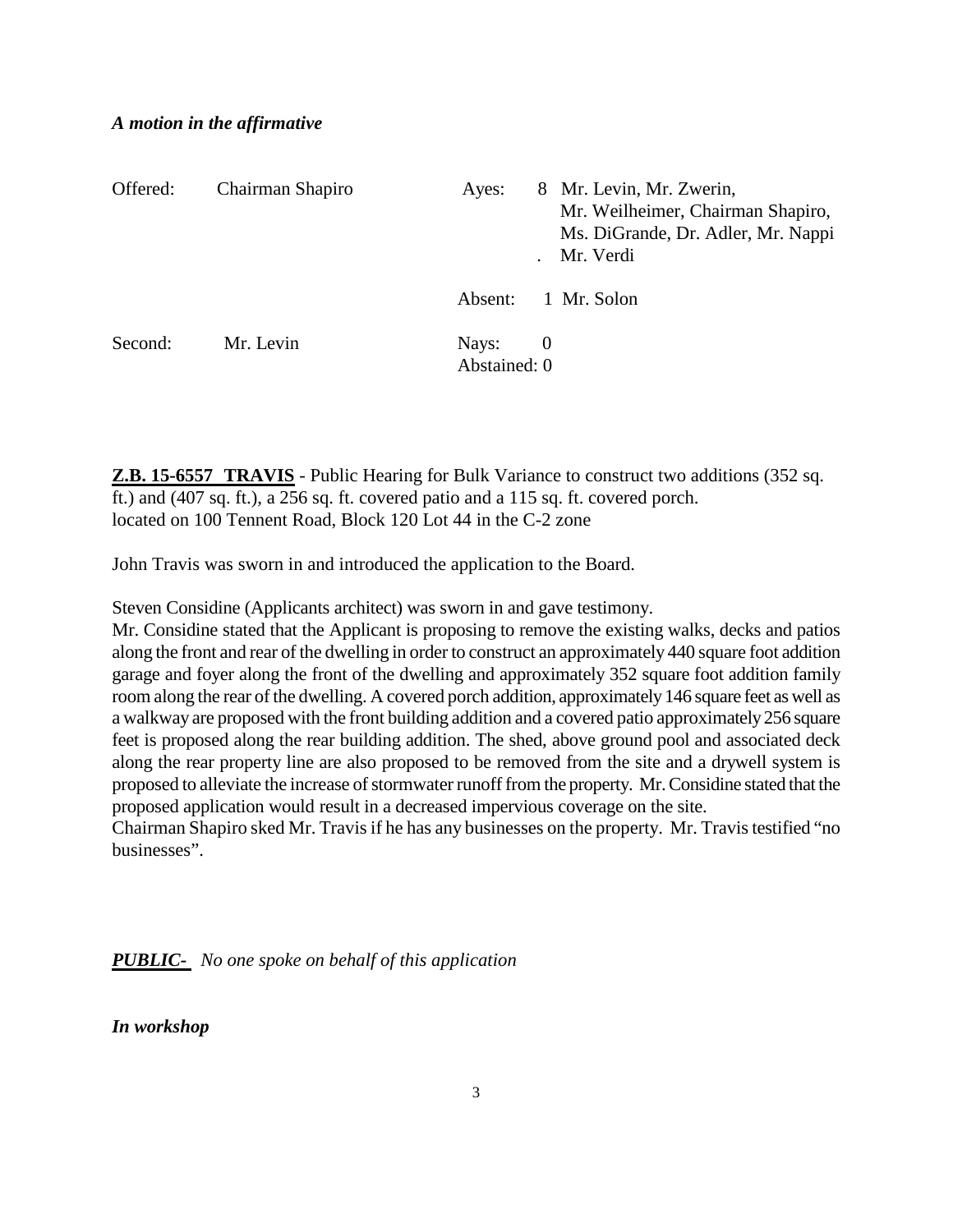Offered: Chairman Shapiro

Second: Mr. Zwerin

Mr. Levin is in favor of the application. Mr. Verdi the fact of the coverage is being reduce, he's in favor of the application. Mr. Zwerin has no issues with the application. Mr. Weilheimer is in favor of the application. Mr. Nappi has no objections with the application. Ms. DiGrande has no issue with the application. Dr. Adler is in favor of the application.

# *Out of Workshop*

Offered: Chairman Shapiro

Second: Ms. DiGrande

## *A motion in the affirmative*

| Offered: | Chairman Shapiro | 8 Mr. Levin, Mr. Zwerin,<br>Ayes:<br>Mr. Weilheimer, Chairman Shapiro,<br>Ms. DiGrande, Dr. Adler, Mr. Verdi<br>Mr. Nappi |
|----------|------------------|---------------------------------------------------------------------------------------------------------------------------|
|          |                  | Absent:<br>1 Mr. Solon                                                                                                    |
| Second:  | Mr. Nappi        | Nays:<br>- 0                                                                                                              |
|          |                  | Abstained: 0                                                                                                              |

# **M E M O R A L I Z A T I O N S**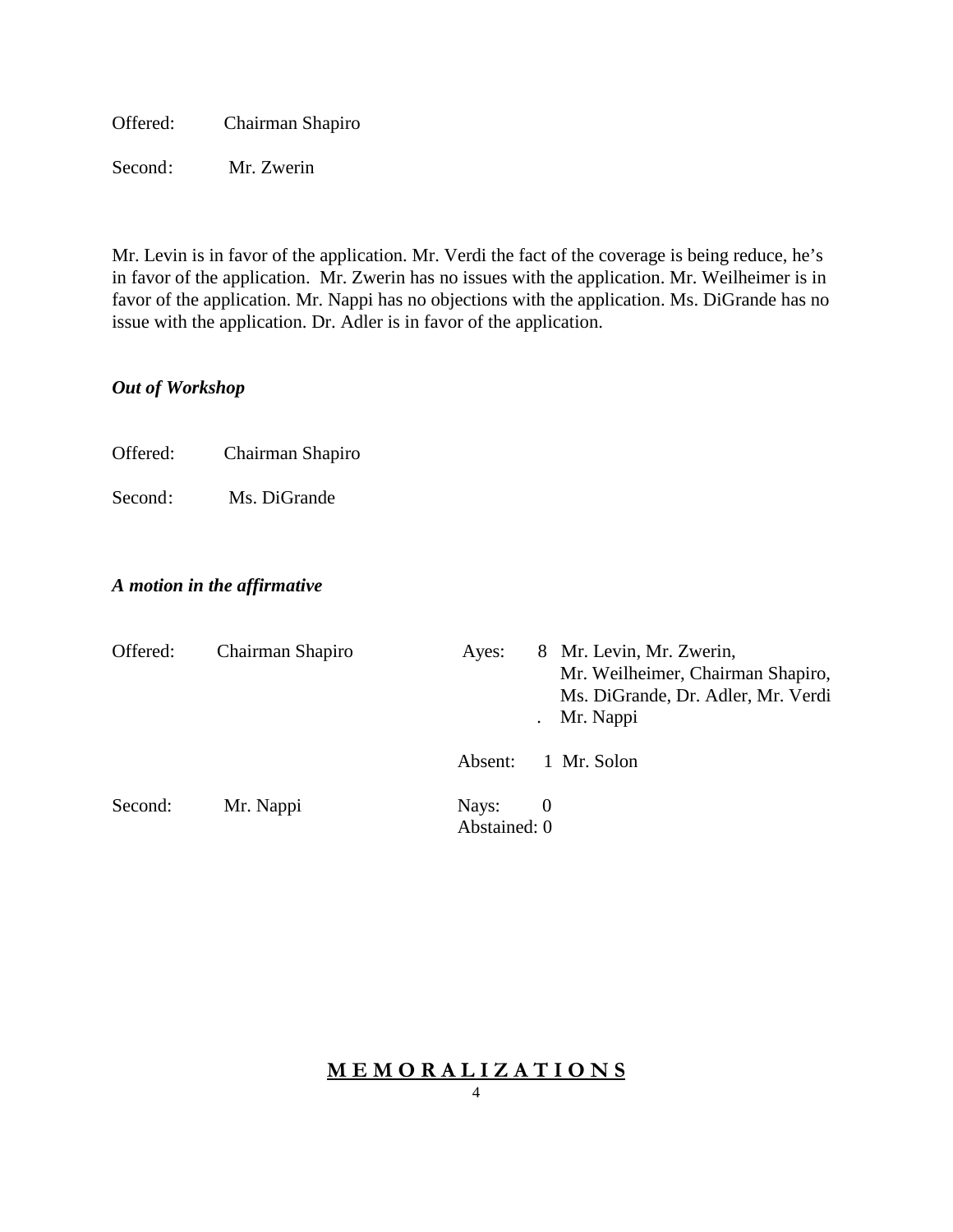**Z.B. 15-6556 KRAUSHAAR** – Memorialization of Resolution granting a Bulk Variance to construct a 556 sq. ft. cabana and a 589 sq. ft. one story, two car garage and some additional associated paver patio on mortar in the backyard, located at 2 Topaz Court, Block 420.02 Lot 7 in the R-80 zone.

| Offered: | Chairman Shapiro | Ayes:                 | 6 Mr. Levin, Mr. Zwerin,<br>Mr. Weilheimer, Chairman Shapiro,<br>Dr. Adler, Mr. Nappi<br>٠ |
|----------|------------------|-----------------------|--------------------------------------------------------------------------------------------|
|          |                  | Absent:               | 3 Mr. Solon, Ms. DiGrande,<br>Mr. Verdi                                                    |
| Second:  | Mr. Nappi        | Nays:<br>Abstained: 0 | $\theta$                                                                                   |

**Z.B. 15-6555 MAX PIERRE ADRIEN**- Memorialization of Resolution granting Bulk Variance to keep existing driveway built by the developer, which is too close to the side property line, with pavers, insufficient side yard setback located at 5 Erte Place, Block 413.04 Lot 18, in the R-20 zone.

| Offered: | Chairman Shapiro | 6 Mr. Levin, Mr. Zwerin,<br>Ayes:<br>Mr. Weilheimer, Chairman Shapiro,<br>Dr. Adler, Mr. Nappi<br>٠ |  |
|----------|------------------|-----------------------------------------------------------------------------------------------------|--|
|          |                  | 3 Mr. Solon, Ms. DiGrande,<br>Absent:<br>Mr. Verdi                                                  |  |
| Second:  | Mr. Nappi        | Nays:<br>$\theta$<br>Abstained: 0                                                                   |  |